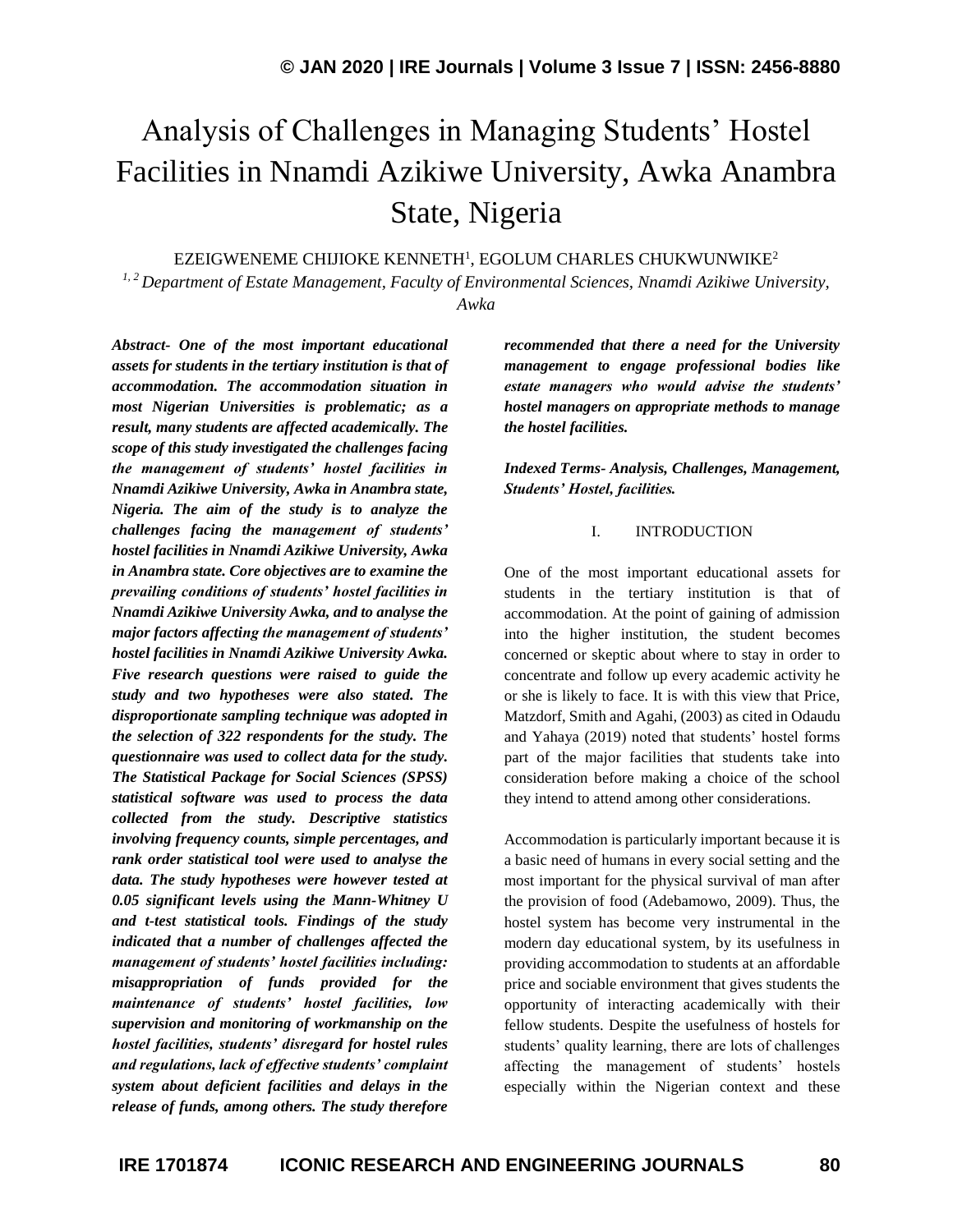factors have not been concretely explored in the academic literature.

Although the meaning of hostel varies across different locations, for instance, in some parts of the world, the word hostel mainly refers to properties offering shared accommodation to backpackers or other low-budget travellers, the  $6<sup>th</sup>$  edition of Oxford dictionary (2000), defined a hostel as a building in which cheap food and lodging is provided for students. Thus, it is a temporal shelter and refuge for the students - providing a bed and sometimes food. In this direction, hostel management incorporates the provision and control of cheap accommodation for students with its related facilities like steady power supply, television set, set of mattress, steady water supply, toilet facilities, kitchen facilities, reading tables and chairs, and enough space to ensure proper care of every student, to enhance their comfort and focus in the academic learning process.

In other words, a well-managed hostel is that in which these facilities are functional, with regular updating of obsolete accessories and periodic maintenance or replacement of defaulted accessories. This in no small measure has a significant influence on the comforts of students who live in university hostels, which will ultimately impart positively on their academic achievements (Lateef, Khimidi & Idris, 2010). This implies that when students' hostels are not properly managed, the students are at the verge of being poorly adapted in their living hostels, which may also culminate into poor academic performances. Thus, it is necessary that the management of students' hostels be taken seriously and with appropriate policy measures. But such may not be the case with students' hostels in the present study area, as is the case in some other universities in Nigeria and other neighbouring African nations (Okafor & Onuoha, 2016; Simpeh, 2018).

Nigerian education system is a direct reflection of the British system of education, yet the current prevailing system in the Nigerian education system does not match up with that of the British in all ramifications. For instance, prior to admission of a student in any British university, a hostel accommodation is often provided with all necessary facilities provided to aid the learning process of the student. However, the same

may not be boasted about the current practice in the Nigerian education. These may not be unconnected with the poor management system in the educational institutions in Nigeria, which invariably affect its subsectors such as the hostel management. Pending to this, it could be deduced that hostel managers in Nigerian universities are faced with tremendous challenges which make students' hostel and accommodation very problematic. However, these challenges have not been properly documented in academic literature in order to influence policy formulation that could address these challenges.

As a major challenge within universities of developing nations like Nigeria, a number of studies have holistically and judging from other nations, identified factors that pose serious challenges to the management of students' hostels. Some of these factors include, but not limited to: poor maintenance culture, operatives' lack of maintenance knowledge, no emphasis on training, lack of long term planning, indiscipline and ignorance on the part of facility users, absence of planned maintenance programmes, inadequate funds for maintenance, re-active maintenance, statutory noncompliance, lack of sustainability, low budgets, use of quacks (Adenuga, Olufowobi & Raheem, 2010).

In order to ensure effective learning environment that facilitate students quality performance in the Universities, there is the need to evaluate the prevailing conditions of hostels, hostels management practices, as well as challenges affecting effective management of students' hostels in Nigerian Universities. The need for this is because; these factors have not been thoroughly investigated within the context of Nnamdi Azikiwe University Awka. Thus, it is unclear whether the challenges can be analysed along these factors within the context of the present study area. It is against this backdrop that this study is positioned to analyse the challenges in managing student's hostel facilities in Nnamdi Azikiwe University, Awka Anambra State, Nigeria**.**

## II. AIM AND OBJECTIVES OF THE STUDY

The general aim of this study is to analyze the challenges facing the management of students' hostel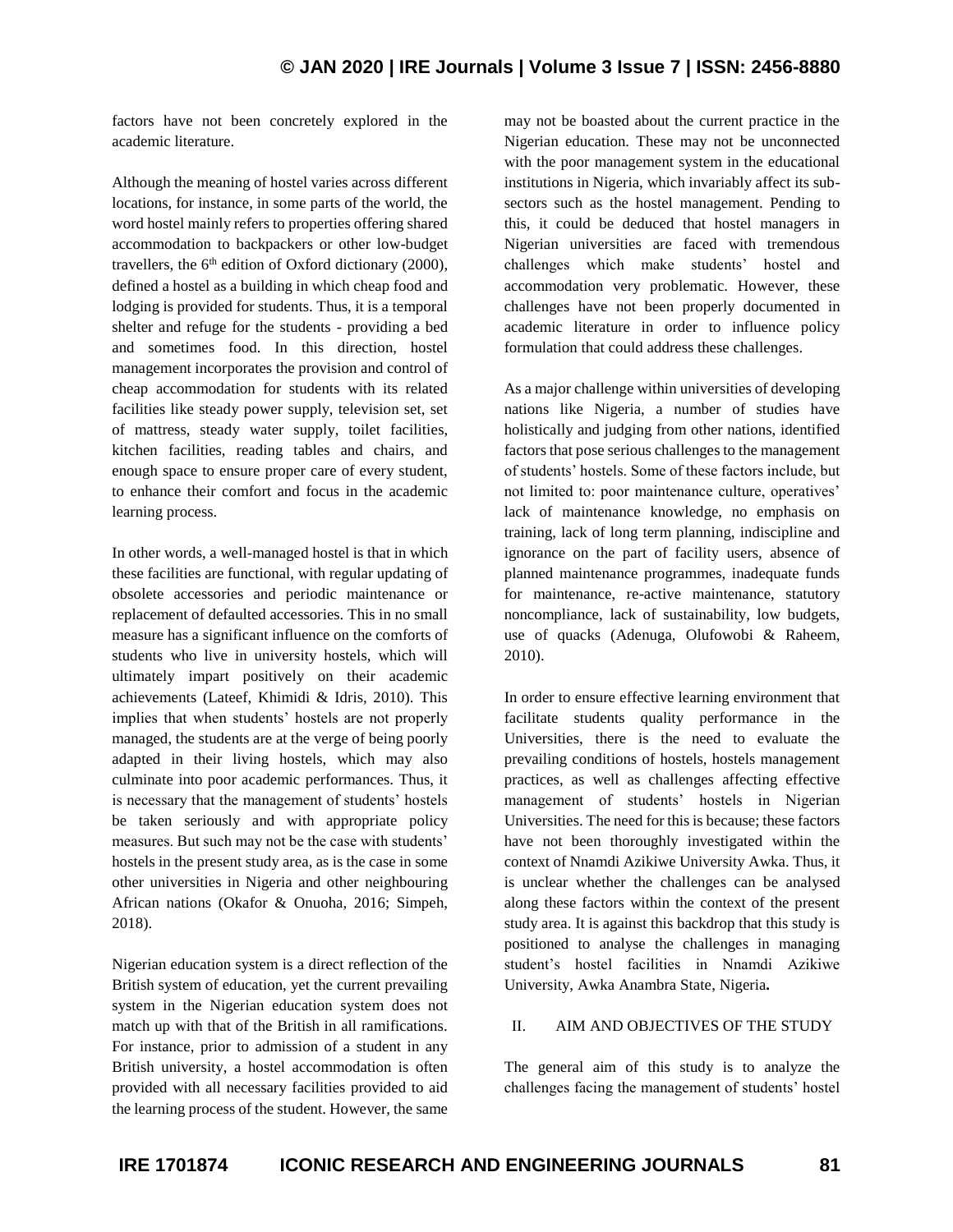facilities in Nnamdi Azikiwe University, Awka in Anambra state, Nigeria. The specific objectives are:

- 1. To examine the prevailing conditions of students' hostel facilities in Nnamdi Azikiwe University Awka.
- 2. To examine the management practices for students' hostel facilities in Nnamdi Azikiwe University Awka.
- 3. To analyse the major factors affecting the management of students' hostel facilities in Nnamdi Azikiwe University Awka.
- 4. To evaluate the positive influence in management practices in the management of students' hostel facilities in Nnamdi Azikiwe University Awka.

## III. RESEARCH HYPOTHESES

This research proposed the following hypotheses;

 $HO<sub>1</sub>$ : There is no significant difference in the mean ratings of students and hostel management with regards to the prevailing conditions of students' hostel facilities in Nnamdi Azikiwe University Awka.

HO<sub>2</sub>: There is no significant difference on the mean ratings of hostel management and students with regards to the identified factors as challenges of managing students' hostel facilities in Nnamdi Azikiwe University Awka.

## IV. KEY CONCEPTS AND LITERATURE

a. Concept of Management - The world "management" has been used in different context. It can be conceptualized as an activity, process, economic resource, team, academic discipline, or group. However, in the context of this study, management as an activity is the focus. Thus, management as an activity refers to the art of getting things done through the efforts of other people. It is a group of activity wherein managers do to achieve the objective of a group. Anuna, (2011), management is the process of allocating an organization's input (human and economic) by planning, organizing, directing and controlling for the purpose of producing outputs (goods and services) desired by its customers so that organization's objectives are accomplished. In this sense, the aim of management within the

University context should be to use the human resources available to see to the management and maintenance of students' hostel facilities, so that the students can have a conducive learning environment capable of improving their academic performances, which would also project the image of the University in the global arena.

- b. Concept of Facility Management The term facility refers to a physical structure or installation including related site works, serving one or more main purposes. It could be a whole building, within part of a building with its site and surrounding environment. Brackertz (2007) added that facility includes not only building but also services that are linked together. Facility management refers to the process by which an organization delivers and sustains a quality working environment and delivers support services to meet the organization's objectives at best cost. (Centre for facilities management (CFM), 2003).
- c. Concept of Hostel/Students' Hostel Oxford Advance Learners Dictionary (2000) defined hostel as a building that provides cheap accommodation and meals to students, workers or travellers'. It is an inexpensive, supervised, short lodging especially for young people. It is not always that a hostel provides meals, there are selfcatering hostels provided with kitchenettes in which hostellers provide and prepare their own meal; many hostels in Nigeria's tertiary institutions fall within this category, as is the case in Awka. Hostels provide single and shared bedroom accommodations. The bedrooms are furnished and the students have access to shared bathroom, laundry, lounge and recreational facilities. In other case only bare necessities are provided in their bedrooms; the students move in with their own beddings and basic needs. Such is the case in most in with their own beddings ad basic needs. Such is the case in most students' hostels in Nigeria institutions. Hostels are expected to have adequate facilities to create a conducive atmosphere for living and learning. For a standard modern hostel, the facilities will include electricity, good water supply, security, library, and bank, sports (recreational facilities, shop, kitchenette/cafeteria, medical centre, post office, business centres, and laundry, car park and refuse disposal facilities. The designs of hostels I addition to bedrooms will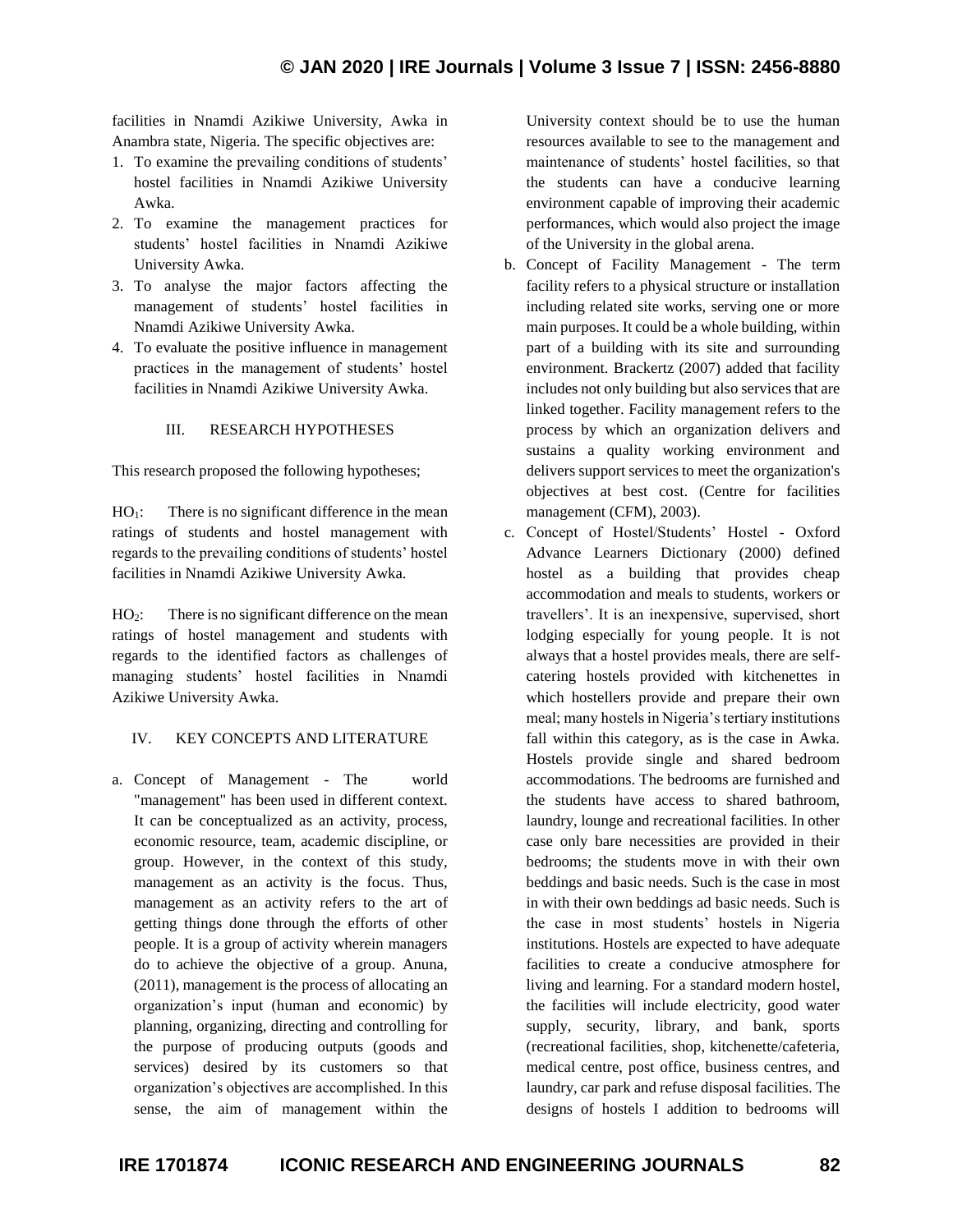provide for common rooms, meeting rooms, management office (Hkust, 2002; IT Hostels, 2007). The presence or absence of the above mentioned facilities and design provisions normally determine the class of hostel. The above facilities therefore, will be considered in the assessment of the student hostel accommodation in Nigeria, case study of Nnamdi Azikiwe University student's hostels in Awka. In Nigeria there are two main types of hostels that are provided for the institution by their owners or their benefactors. One of such benefactors, are the; Intercontinental Bank plc in 2004 built a 60 rooms 240 bed space hostel valued at 30million naira, at the University of Benin. It later commissioned two multi million naira ultra-modern hostels at the university of Lagos and Bayero University, Kano respectively.

- d. Specific Challenges of Hostel Management
- 1. Overcrowding: In every academic year, the number of students that desire accommodation in the school hostel outstrips those who seek external or outside accommodation or hostels owned by public individuals at. As a result of this, those few school hostels are overcrowded. A room originally designed for 4 students are often congested by about 8 students with two-in-one formulated metal made bed (bunk). Okoh (2004) stated that the reason for charges or hostel fees from the students is to enable the institutions maintain the hostel and to put the facilities to modern style, yet the reverse is often the case. All these may be caused due to poor management system.
- 2. Poor funding: This is a canker worm which has eating deep into the fabrics of every management. It is either students' hostel management or maintenance are not considered in the school authority council annual budgeting or it is been diverted which leads to inadequate financing. As a result of this, obsolescence and deterioration become inevitable in most of the facilities.
- 3. Quackery: This is non-usage of a professional facility manager to manage students' hostel facilities. Oxford Dictionary describes a quack as a person who dishonestly practice or claims to have special knowledge and skill over a field he is not trained. This is a very big challenge to any form of management. It is unfortunate and trespasses for a lawyer to say he is managing a real estate or chattels. Becker (1990) describes facilities

manager as a professional responsible for cocoordinating all efforts relating to planning, designing and managing buildings and their systems, equipment's and furniture to enhance the organization's ability to compete successfully in a rapidly changing world. When quacks replace the roles which facility managers should play in the management of real estate facilities, mismanagement or poor maintenance of the real estate properties often the observable cases could be disastrous.

- 4. Inadequate personnel: This is another critical problem facing the management of students' hostels facilities. Insufficiency of personnel is a problem that draws success backward. Inadequate infrastructures tend to push more harm than good. Nwachukwu (1998), in public property, availability of infrastructural facilities are glossily inadequate in many school hostels. These are mainly among the old structures or building. Most of the components have become antique. It is unfortunate that hostels built and owned by individual persons, provides more modern facilities than the hostels built by governmental agency.
- e. MEASURES TO IMPROVE AND OVERCOME THE CHALLENGES IN MANAGING STUDENTS' HOSTEL FACILITIES

Sharma (2012) examined the possible management strategies that can be adopted to improve the students' hostel accommodation problems of secondary schools in Abia state. The population of the study was 65 principals and 694 teachers drawn from 65 secondary schools out of which 180 respondents were used as the sample size. Structured questionnaire and interview were used for data collection. Data collected was analyzed using statistical mean. The result of the study indicated that the management strategies that could be adopted to improve the students' hostel accommodation problems include: allowing private hostel providers to participate in building hostels and halls of residence for students in order to meet the demand for more accommodation infrastructure. Although, this study was conducted in secondary school, it also has a relevance to this present study because privatisation could also be a good measure to overcome students' hostel management challenges in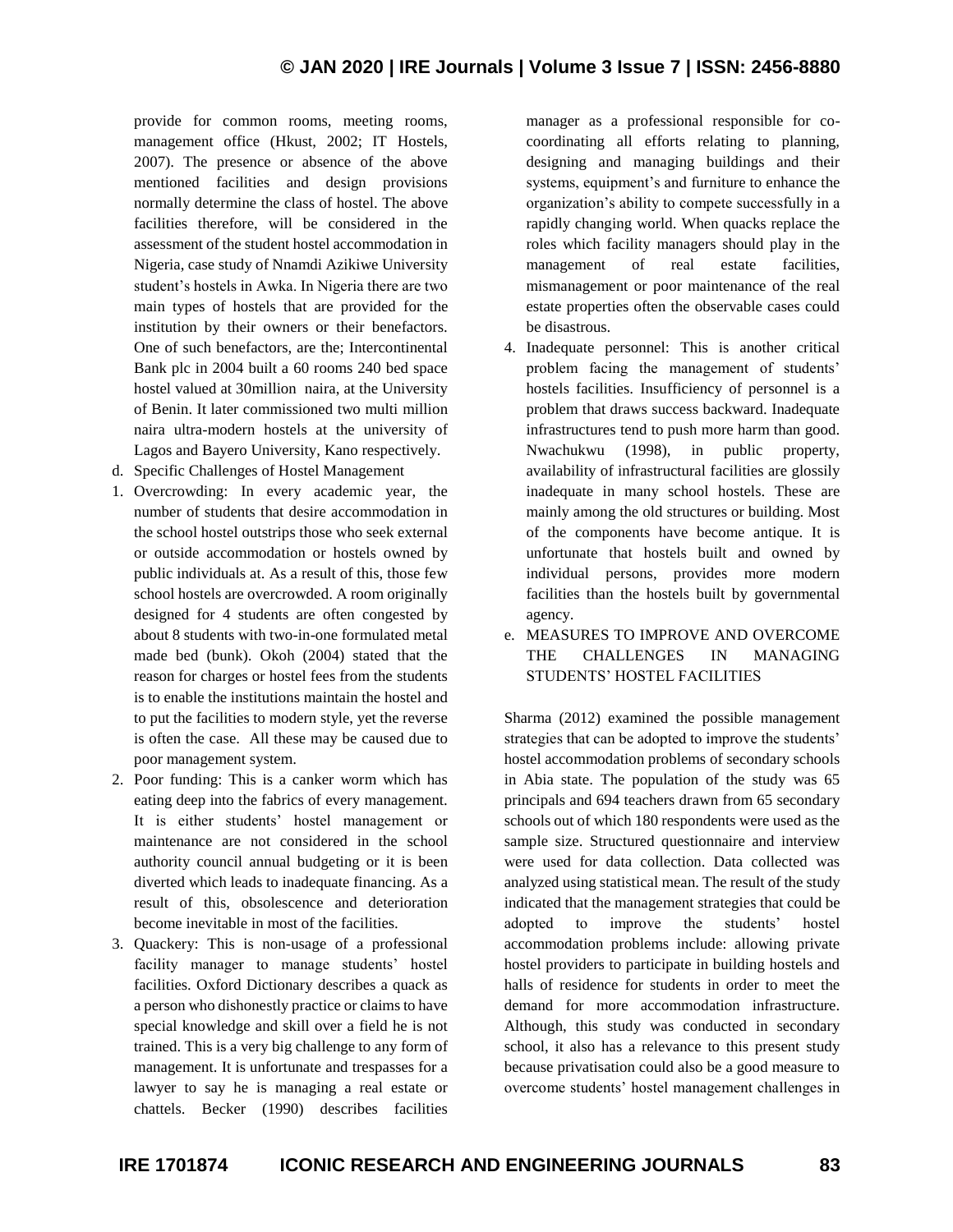the Universities systems, particularly in Nnamdi Azikiwe University Awka.

Another study was conducted by Onyike and Uche (2010) on the assessment of the management of the students' hostel of tertiary institutions in Owerri, Imo state. The study adopted the descriptive survey design, using a sampled population of 200 respondents who were administered with the structured questionnaire. The data collected were analysed using mean ratings. Based on the findings made in the study, it was recommended that, in order to improve and extend the lives of the existing hostel facilities, a system of planned maintenance should be put in place in both institutions and private hostels. Equally, that hostel management should be handled by trained professionals because of the importance of hostel facility in the health development and the academic performance of the students. The findings of this study has a very good implication for this present study in the sense that it proffered measures that could also apply in the context of this present study to overcome the challenges of students' hostel management.

#### V. RESEARCH METHODOLOGY

In this research descriptive survey design was used. The target population of this study comprised of students residing in the University Hostels within the period of this study, and the University hostel managers (comprising of potters and staff of students' Affairs Department of Nnamdi Azikiwe University Awka, Anambra State). This gave a total population of 1,650 (One thousand, six hundred and fifty). The sample size for this study was 322. This was determined using the Yamane (1967);

 $n = \frac{N}{1 + N}$  $\frac{N}{1+N(e)^2}$ . Sources of data were specifically from primary and secondary sources using questionnaires administered to the students living in the school hostels, hostel managers and staff of Students' Affairs Department in Nnamdi Azikiwe University Awka. Secondary data were obtained from review of relevant literature on management of students' hostel facilities such as academic journals, books and other academic materials that were relevant to this study. Validity and Reliability was done by coding the data into Statistical Package for Social Sciences (SPSS) software, the Cronbach Alpha statistics was run to check the internal

consistency of the variables. The research instrument was deemed as reliable if the reliability coefficient was between 0.7 and 0.8 (Coldwell & Herbst, 2004). The reliability test using Cronbach's Alpha gave a value of 0.82, which is within the acceptable level; implying that the instrument was reliable for this study. The data analysis involved descriptive statistics including frequency counts, simple percentages, mean and standard deviation; while the study hypotheses were tested using Mann-Whitney U test and t-test statistics at 0.05 significant levels.

## VI. DATA ANALYSIS AND PRESENTATION

#### 1. Demographic Data

Table 1: Socio-Demographic Data of the Respondents

| Socio-        | Respondents' Categories |               |             |
|---------------|-------------------------|---------------|-------------|
| Demographic   | Student                 | Hostel        | Total       |
| Variables     |                         | Management    |             |
| Gender        |                         |               |             |
| Male          | 103 (41.9%)             | 23 (37.7%)    | 126         |
|               |                         |               | $(41.0\%)$  |
| Female        | 143 (58.1%)             | 38 (62.3%)    | 181         |
|               |                         |               | $(59.0\%)$  |
| Total         | 246 (100.0%)            | 61 (100.0%)   | 307         |
|               |                         |               | $(100.0\%)$ |
|               |                         |               |             |
| Age           |                         |               |             |
| Categories    |                         |               |             |
| 18-22 Years   | 150 (61.0%)             | $0(0.0\%)$    | 150         |
|               |                         |               | $(48.9\%)$  |
| 23-27 Years   | 84 (34.1%)              | $1(1.6\%)$    | 85          |
|               |                         |               | (27.7%)     |
| 28-32 Years   | 12 (4.9%)               | 21 (34.4%)    | 33          |
|               |                         |               | (10.7%)     |
| 33 - 37 Years | $0(0.0\%)$              | 20 (32.8%)    | $20(6.5\%)$ |
| 38 - 42 Years | $0(0.0\%)$              | 11 (18.0%)    | 11 (3.6%)   |
| 43 Years and  | $0(0.0\%)$              | 8 (13.1%)     | $8(2.6\%)$  |
| Above         |                         |               |             |
| Total         | 246 (100.0%)            | $61(100.0\%)$ | 307         |
|               |                         |               | $(100.0\%)$ |

Table 1 contains the data on the socio-demographic characteristics of the respondents. The respondents comprised of two categories viz: the students resident in the hostels and the management staff of the students' hostels. As contained in the table, a majority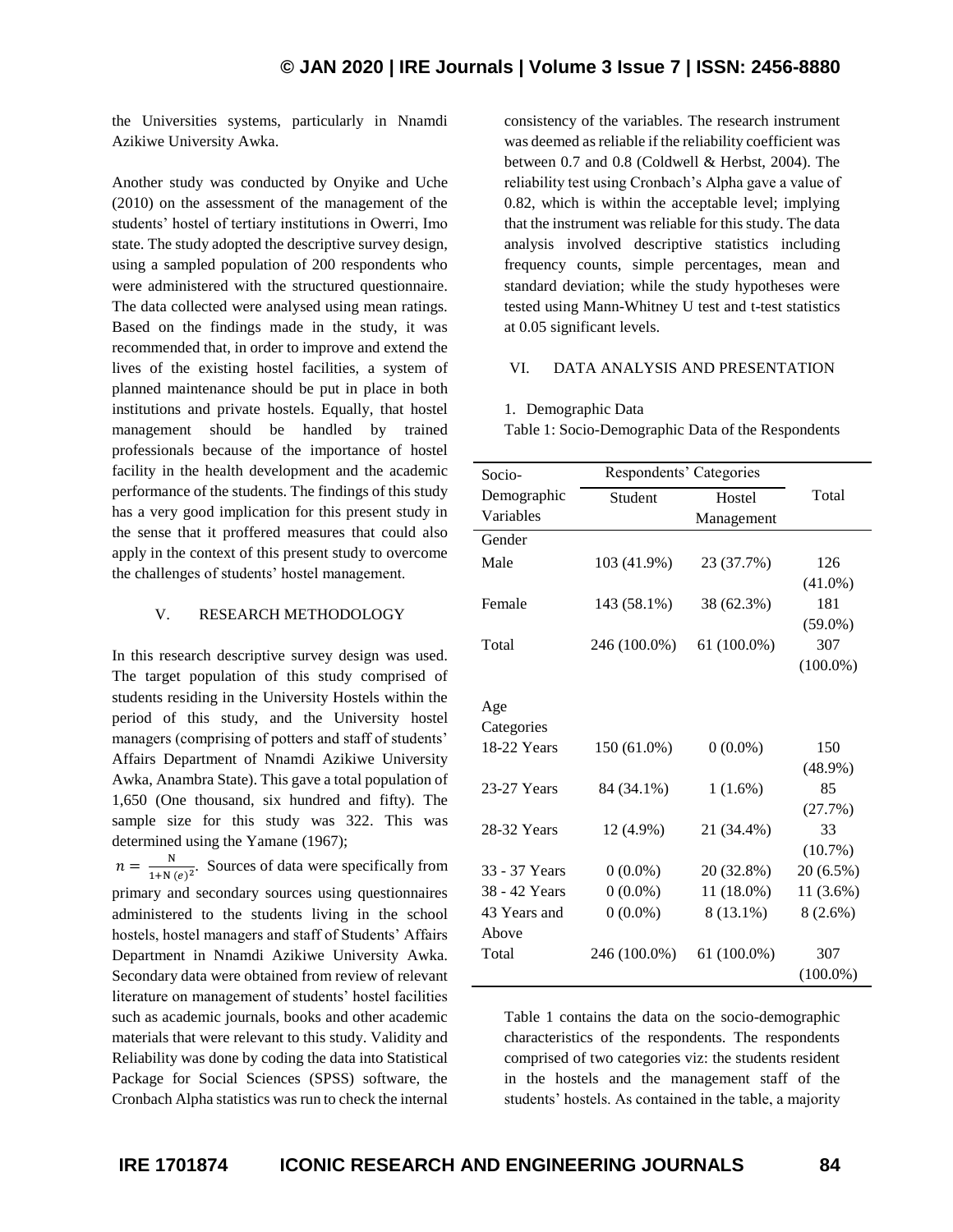of the respondents (59.0%) were females; while a lower proportion of them (41.0%) were males. This data is also reflective of the two groups. In the students' category, 58.1% of them were females compared to 41.9% of them who were males. Also, in the staff category, a majority (62.3%) were females, while 37.7% were males. With respect to the age categories, the data shows from the total column that a majority of the respondents (48.9%) fell within the age category of 18-22 years, while the least age category are 2.6% of the respondents who fell within the age category of 43 years and above. However, the data shows variation in the age categories between the two

groups. In the students category, a majority of them  $(61.0\%)$  fell within the age category of  $18 - 22$  years, while the least age category are 4.9% of them who aged between 28-32 years. In the management staff category, a majority of them (34.2%) fell within the age category of 28-32 years; while the least age category is 13.1% of them who aged 43 years and above.

2. Prevailing conditions of students' hostel facilities in Unizik.

|                   | Very Good  | Fairly     | Uncertain       | Poor            | Very Poor  | Total       | Decision    |
|-------------------|------------|------------|-----------------|-----------------|------------|-------------|-------------|
|                   |            | Good       |                 |                 |            |             |             |
| Toilet facilities | 46         | 61         | $\overline{20}$ | $\overline{74}$ | 105        | 307         | Very Poor   |
|                   | $(15.1\%)$ | $(20.0\%)$ | $(6.5\%)$       | $(24.2\%)$      | $(34.3\%)$ | $(100.0\%)$ |             |
| Waste disposal    | 53         | 65         | 12              | 80              | 96         | 307         | Very Poor   |
| system            | $(17.4\%)$ | (21.3%)    | $(3.9\%)$       | $(26.2\%)$      | $(31.2\%)$ | $(100.0\%)$ |             |
| Common room/TV    | 36         | 41         | 21              | 90              | 118        | 307         | Very Poor   |
| room              | (11.7%)    | $(13.5\%)$ | $(7.0\%)$       | $(29.4\%)$      | $(38.4\%)$ | $(100.0\%)$ |             |
|                   | 68         | 101        | 25              | 50              | 62         | 307         | Fairly Good |
| <b>Bathrooms</b>  | $(22.1\%)$ | $(33.0\%)$ | $(8.3\%)$       | $(16.4\%)$      | $(20.3\%)$ | $(100.0\%)$ |             |
|                   | 89         | 154        | 22              | 54              | 66         | 385         | Fairly Good |
| Water supply      | $(23.1\%)$ | $(40.0\%)$ | $(5.7\%)$       | $(14.0\%)$      | $(17.1\%)$ | $(100.0\%)$ |             |
|                   | 43         | 52         | 17              | 71              | 124        | 307         | Very Poor   |
| Power supply      | $(14.0\%)$ | $(16.9\%)$ | $(5.5\%)$       | $(23.1\%)$      | $(40.4\%)$ | $(100.0\%)$ |             |
|                   | 70         | 100        | 21              | 55              | 60         | 307         | Fairly Good |
| Cafeteria         | $(22.9\%)$ | (32.7%)    | $(7.0\%)$       | $(17.9\%)$      | $(19.5\%)$ | $(100.0\%)$ |             |
| Recreational      | 49         | 59         | 25              | 75              | 98         | 307         | Very Poor   |
| facilities        | $(16.1\%)$ | $(19.2\%)$ | $(8.3\%)$       | (24.4%)         | $(31.9\%)$ | $(100.0\%)$ |             |
| Environmental     | 36         | 52         | 14              | 74              | 132        | 307         | Very Poor   |
| cleanliness       | $(11.7\%)$ | $(16.9\%)$ | (4.4%)          | $(24.2\%)$      | $(42.9\%)$ | $(100.0\%)$ |             |
|                   | 77         | 92         | 11              | 60              | 66         | 307         | Fairly Good |
| Wardrobe          | $(25.2\%)$ | $(29.9\%)$ | $(3.6\%)$       | (19.7%)         | $(21.6\%)$ | $(100.0\%)$ |             |
|                   |            |            |                 |                 |            |             |             |

Table 2: Respondents ratings on the prevailing conditions of students' hostel facilities in Unizik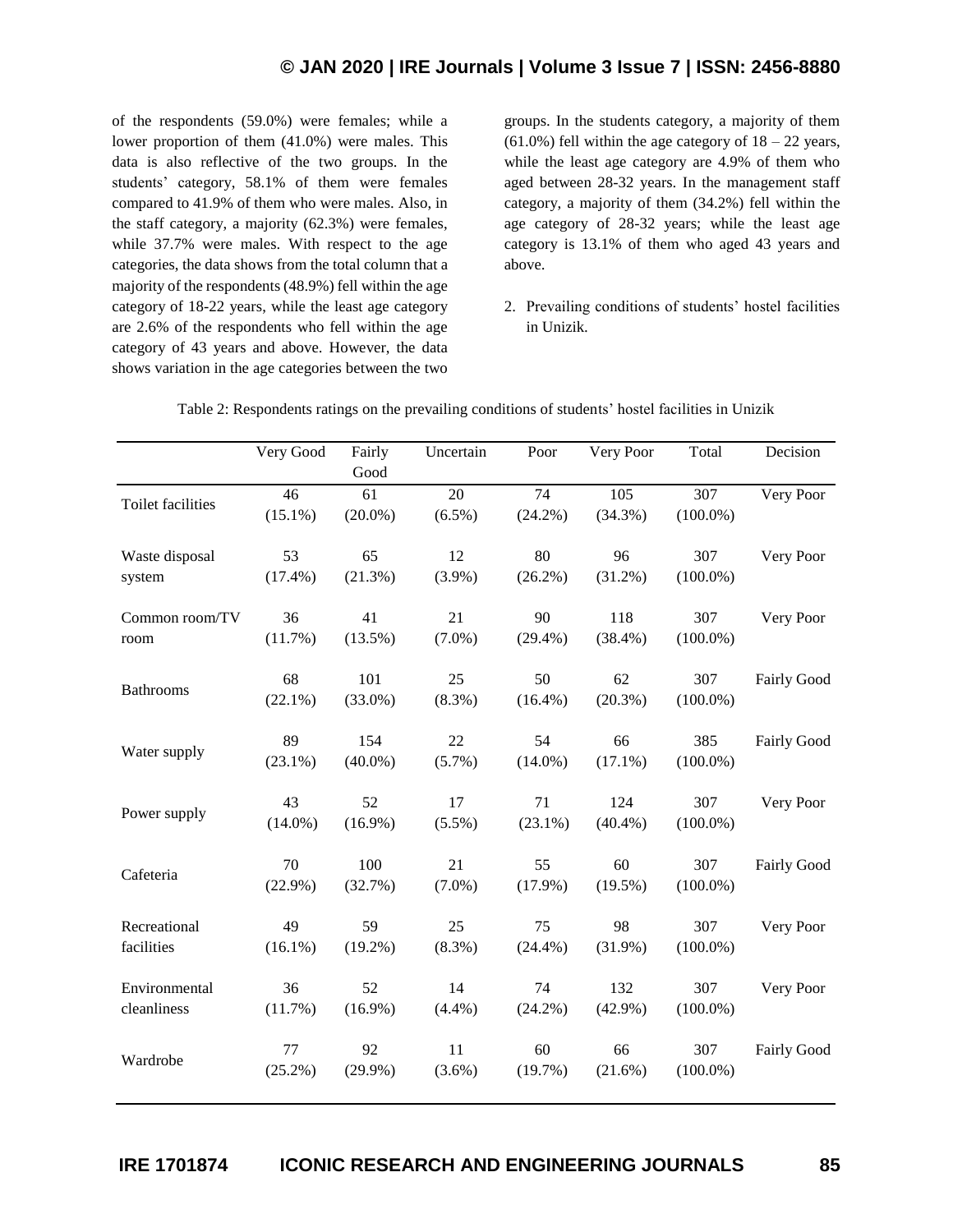|                 |            | 101        |           | 40         |            | 307         | <b>Fairly Good</b> |
|-----------------|------------|------------|-----------|------------|------------|-------------|--------------------|
| Security system | $(25.2\%)$ | $(33.0\%)$ | $(6.5\%)$ | $(16.1\%)$ | $(19.2\%)$ | $(100.0\%)$ |                    |

Table 2 contains the ratings of the respondents with regards to the prevailing conditions of students' hostel facilities in Nnamdi Azikiwe University Awka at the time of the study. Consequently, eleven hostel facility dimensions were assessed using ordinal scale ratings. Using the modal frequency to interpret the findings, it goes to show that out of the eleven dimensions loaded, only five facilities were rated as being 'Fairly Good' (these include: Bathrooms, water supply system, Cafeteria, wardrobe and security system); while the other six facilities including toilets, waste disposal system, common room/TV room, power supply system, recreational facilities and environmental cleanliness, were rated as being in a 'Very Poor' conditions. However, the study further probed to assess the ratings of the respondents on the overall conditions of the students' hostel facilities in the University. The findings to this are shown in figure 6.



Fig. 6: Respondents' ratings on the overall conditions of students' hostel facilities in UNIZIK

The data in figure 1 indicates that majority of the respondents (28.5%) rated the overall conditions of students' hostel facilities in UNIZIK as being 'Very Poor', although a closer proportion to this (25.1%) rated the facilities as being fairly good. Judging from the data, it is clear that the conditions of students' hostel facilities in UNIZIK has not met the expectations of what it takes to be a student hostel from the global standard. On this note, the study further probed to examine the prevailing management practices for students' hostel facilities in UNIZIK. The findings to this are shown in the analysis of research question 2.

3. The prevailing management practices for students' hostel facilities in Nnamdi Azikiwe University Awka.

|                                                                   | Mean   | Std.     |          |
|-------------------------------------------------------------------|--------|----------|----------|
| <b>Item Statement</b>                                             | $(N =$ | Deviatio | Decision |
|                                                                   | 307)   | n        |          |
| There is periodic inspection of students' hostel                  | 2.58   | 1.36     | Undecide |
| facilities                                                        |        |          | d        |
| There is periodic repainting of Hostel buildings                  | 1.89   | .95      | Disagree |
| Clearing of bushes and grasses is done frequently                 | 1.79   | .82      | Disagree |
| Hostel cleaners are often very frequent                           | 3.40   | .62      | Agree    |
| Damaged bathrooms and toilets are repaired<br>immediately         | 1.96   | 1.00     | Disagree |
| Students' movements are constantly monitored                      | 1.89   | .95      | Disagree |
| Hostel managers are often present to take students'<br>complaints | 3.30   | .52      | Agree    |
| <b>Grand Total</b>                                                | 2.40   | 0.89     | Disagree |
|                                                                   |        |          |          |

Table 3: Respondents' Ratings on the Management Practices for Students' Hostel Facilities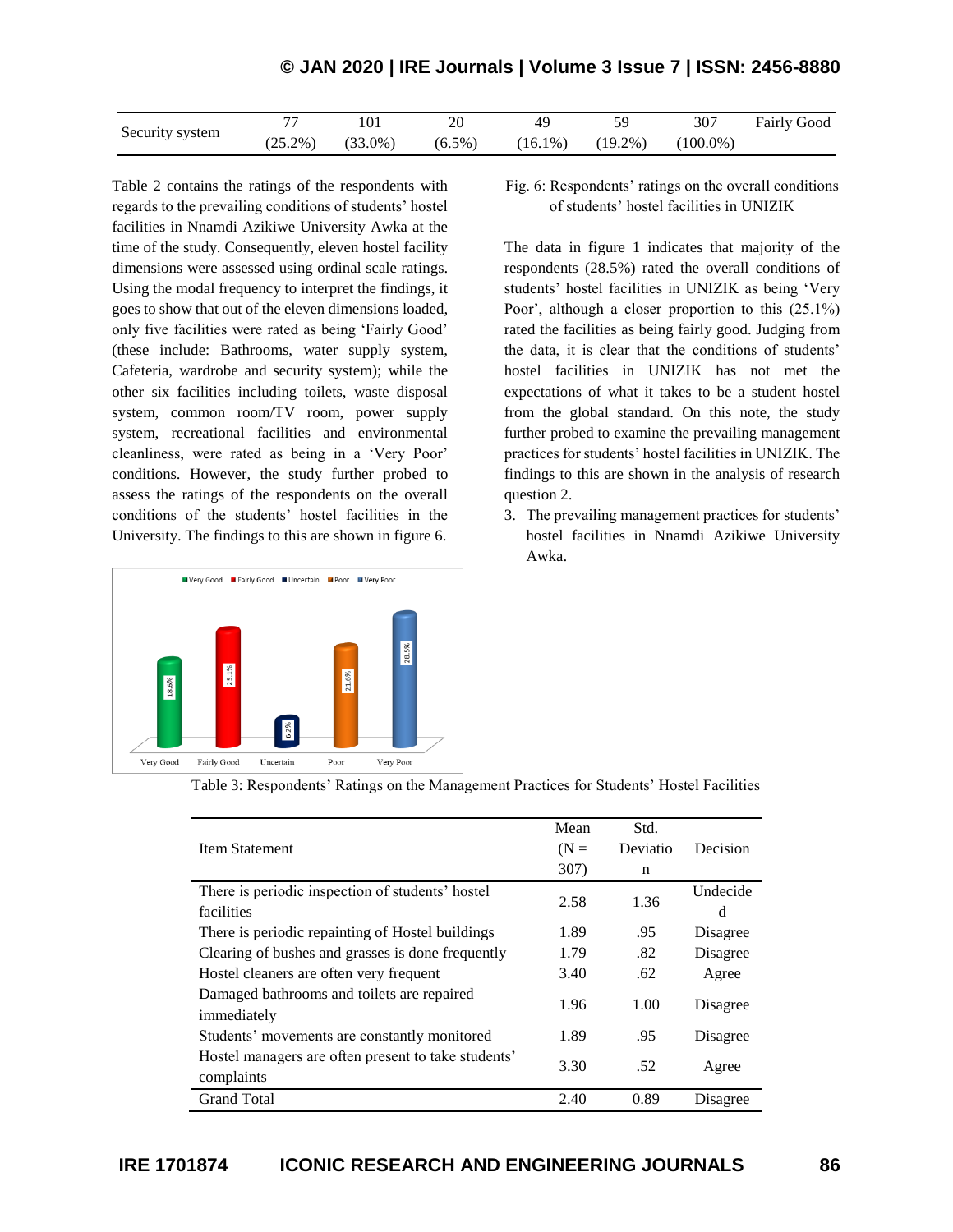# **© JAN 2020 | IRE Journals | Volume 3 Issue 7 | ISSN: 2456-8880**

The respondents were examined on the prevailing management practices regarding the management of students' hostel in Nnamdi Azikiwe University Awka using items designed on Likert scales. The result of data analysis indicates that only two among the seven management practices given were positively rated by a majority of the respondents. These items include: hostel cleaners being very frequent – with a means score of 3.40 and standard deviation of .62, and hostel managers, being present to take students' complaints – with a mean score of 3.30 and standard deviation of .52. On the other hand, four items were rated negatively rated by a majority of the respondents. This implies that a majority of the respondents disagreed with the four items which include: periodic repainting of hostel buildings ( $M = 1.89$ ,  $SD = .95$ ), frequent clearing of bushes and grass ( $M = 1.79$ ,  $SD = .82$ ),

immediate repair of damaged bathrooms and toilets (*M*  $= 1.96$ , *SD* = 1.00), constant monitoring of students' movements ( $M = 1.89$ ,  $SD = .95$ ). Meanwhile, only one item: periodic inspection of students' hostel facilities had a mean score of 2.58 and standard deviation of 1.36, indicating a neutral response on the item. In general, judging from the Grand Mean score for all the items  $(M = 2.40, SD = 0.89)$ , it means that the respondents had the view that the management practices with regards to students' hostel facilities in Nnamdi Azikiwe University Awka were not effectively done.

4. The major factors affecting the management of students' hostel facilities in Nnamdi Azikiwe University Awka.

| Items                                                                                    | Strongly<br>Agree/ Agree | Undecided   | Disagree/<br>Strongly<br>Disagree | Total         |  |
|------------------------------------------------------------------------------------------|--------------------------|-------------|-----------------------------------|---------------|--|
| Low supervision and monitoring of workmanship on                                         | 264<br>86.1%             | 14<br>4.4%  | 29<br>9.4%                        | 307<br>100.0% |  |
| hostel facilities                                                                        |                          |             |                                   |               |  |
| Inadequate disbursement of fund                                                          | 154<br>50.2%             | 93<br>30.3% | 60<br>19.5%                       | 307<br>100.0% |  |
| Delays in funds release                                                                  | 234<br>76.2%             | 9<br>3.0%   | 64<br>20.8%                       | 307<br>100.0% |  |
| Misappropriation of funds provided for the maintenance<br>of students' hostel facilities | 282<br>92.0%             | 11<br>3.6%  | 14<br>4.4%                        | 307<br>100.0% |  |
|                                                                                          | 256                      | 20          | 31                                | 307           |  |
| Large number of hostel applicants                                                        | 83.4%                    | 6.4%        | 10.2%                             | 100.0%        |  |
| Irresponsiveness of hostel managers to students'                                         | 225                      | 27          | 54                                | 307           |  |
| complaints about the hostel facilities.                                                  | 73.4%                    | 8.9%        | 17.7%                             | 100.0%        |  |
| Lack of comprehensive students' hostel management                                        | 224                      | 25          | 59                                | 307           |  |
| framework                                                                                | 72.9%                    | 8.0%        | 19.1%                             | 100.0%        |  |
| Inadequate employees in performing maintenance                                           | 94                       | 83          | 129                               | 307           |  |
| works                                                                                    | 30.7%                    | 27.1%       | 42.1%                             | 100.0%        |  |
| Lack of effective students' complaint system with                                        | 236                      | 31          | 40                                | 307           |  |
| regards to default in hostel facilities                                                  | 77.0%                    | 10.0%       | 13.0%                             | 100.0%        |  |
|                                                                                          | 81                       | 87          | 139                               | 307           |  |
| Lack of computerized system of hostel management                                         | 26.3%                    | 28.3%       | 45.4%                             | 100.0%        |  |
|                                                                                          | 83                       | 65          | 159                               | 307           |  |

Table 4: Respondents' Ratings on the Challenges of Managing Students' Hostel Facilities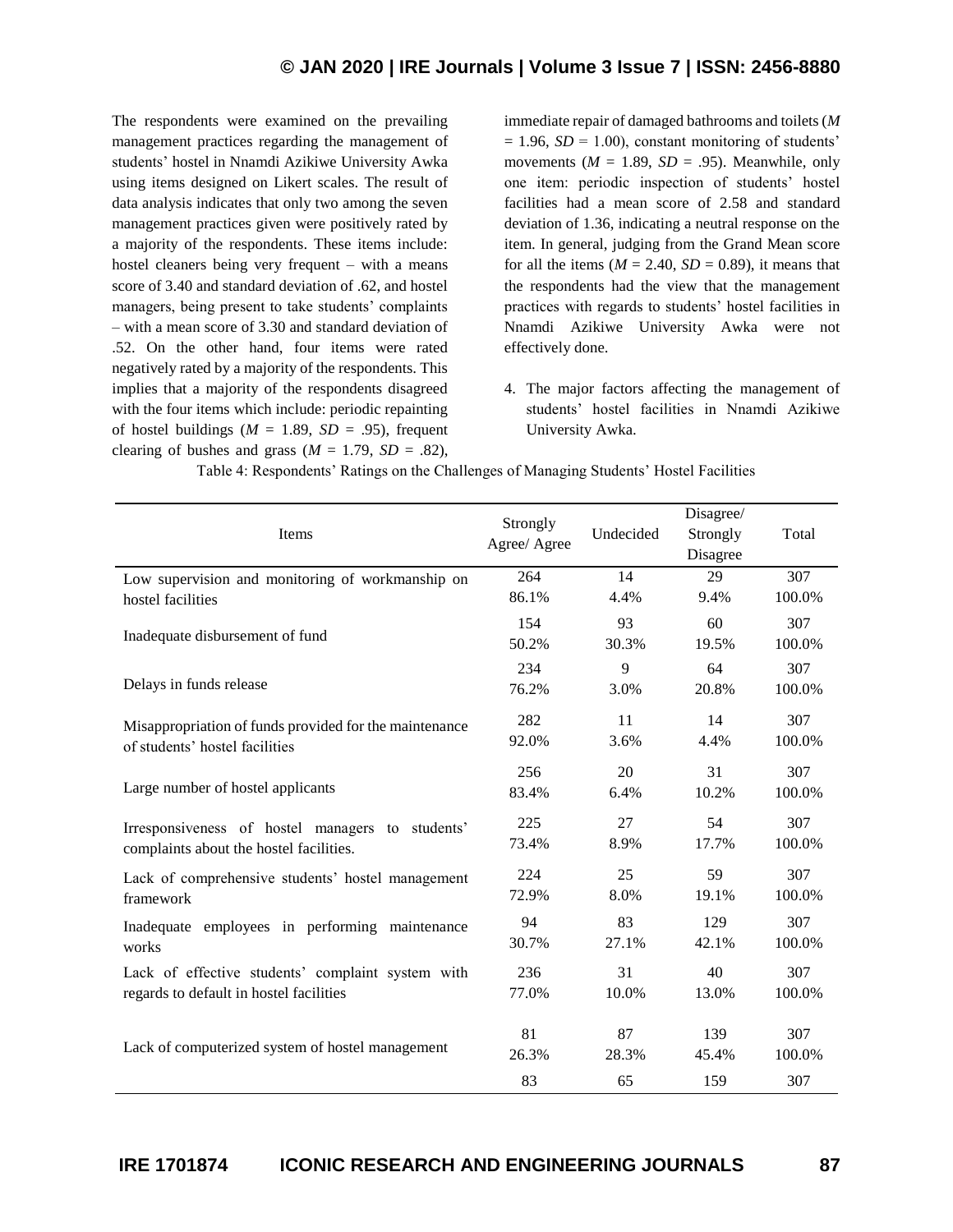| Lack of administrative competence of the Students'   | 26.9% | 21.3% | 51.8% | 100.0% |
|------------------------------------------------------|-------|-------|-------|--------|
| Affairs Department in managing                       |       |       |       |        |
|                                                      | 220   | 27    | 60    | 307    |
| Squatting among the students leading to overcrowding | 71.5% | 8.9%  | 19.7% | 100.0% |
|                                                      | 198   | 61    | 48    | 307    |
| Students' disregard for hostel rules and regulations | 64.5% | 19.9  | 15.5  | 100.0  |

# **© JAN 2020 | IRE Journals | Volume 3 Issue 7 | ISSN: 2456-8880**

In table 4, thirteen items that measured the challenges of managing students' hostel facilities were assessed using 5 points Likert scales. However, the two positive response categories (i.e. strongly agree and agree) were collapsed to form one coherent affirmative response category. Also the two negative response categories (i.e. Disagree and Strongly Disagree) were collapsed under one single negative response category. Consequently, only three factors (inadequate employees in performing maintenance work, lack of computerized system of hostel management, and lack of administrative capacity) received negative responses from a majority of the respondents (42.1%, 45.4% & 51.8% respectively). Apart from these three factors, other ten factors were considered by a majority of the respondents as challenges affecting the management of students' hostel facilities in UNIZIK. Among these ten positively rated factors, the findings show that in the order of ranking, misappropriation of funds provide for the maintenance of students' hostels

was ranked first by 92.0% of the respondents. The second in the ranking is that of low supervision and monitoring of workmanship on the hostel facilities as affirmed by 86.1% of the respondent. The third factor ranked by 83.4% of the respondents is that of large number of students' disregard for hostel rules and regulations. The fourth factor in the ranking other as affirmed by 77.0% of the respondents is that of lack of effective students' complaint system with regards to defaults in hostel facilities. On the fifth ranking, 76.2% of the respondents affirmed that delays in funds release was a significant challenge to the management of students' hostel facilities.

5. Measures that could influence positive management practices in the management of students' hostel facilities in Nnamdi Azikiwe University Awka.

| Table 5: Respondents' Ratings on the likely Measures that could Influence Positive Management of Students' Hostel |  |
|-------------------------------------------------------------------------------------------------------------------|--|
| Facilities                                                                                                        |  |

| Items                                                                                                | Unlikely<br>Most | Unlikely    | Undecided  | Likely       | Most Likely  | Total         | Mean | ORDER<br><b>RANK</b> |
|------------------------------------------------------------------------------------------------------|------------------|-------------|------------|--------------|--------------|---------------|------|----------------------|
| Contracting Estate managers in the                                                                   | 44               | 54          | 21         | 78           | 110          | 307           |      |                      |
| of<br>students'<br>hostel<br>management<br>facilities                                                | 14.3%            | 17.6%       | 6.8%       | 25.4%        | 35.8%        | 100.0%        | 3.51 | 4 <sup>TH</sup>      |
| Privatization<br>of<br>students'<br>hostel<br>facilities                                             | 32<br>10.4%      | 43<br>14.0% | 15<br>4.9% | 85<br>27.7%  | 132<br>43.0% | 307<br>100.0% | 3.79 | $1^{ST}$             |
| Strict enforcement of rules and codes<br>of conduct for students living in the<br>University hostels | 43<br>14.0%      | 52<br>16.9% | 24<br>7.8% | 104<br>33.9% | 84<br>27.4%  | 307<br>100.0% | 3.44 | 6 <sup>TH</sup>      |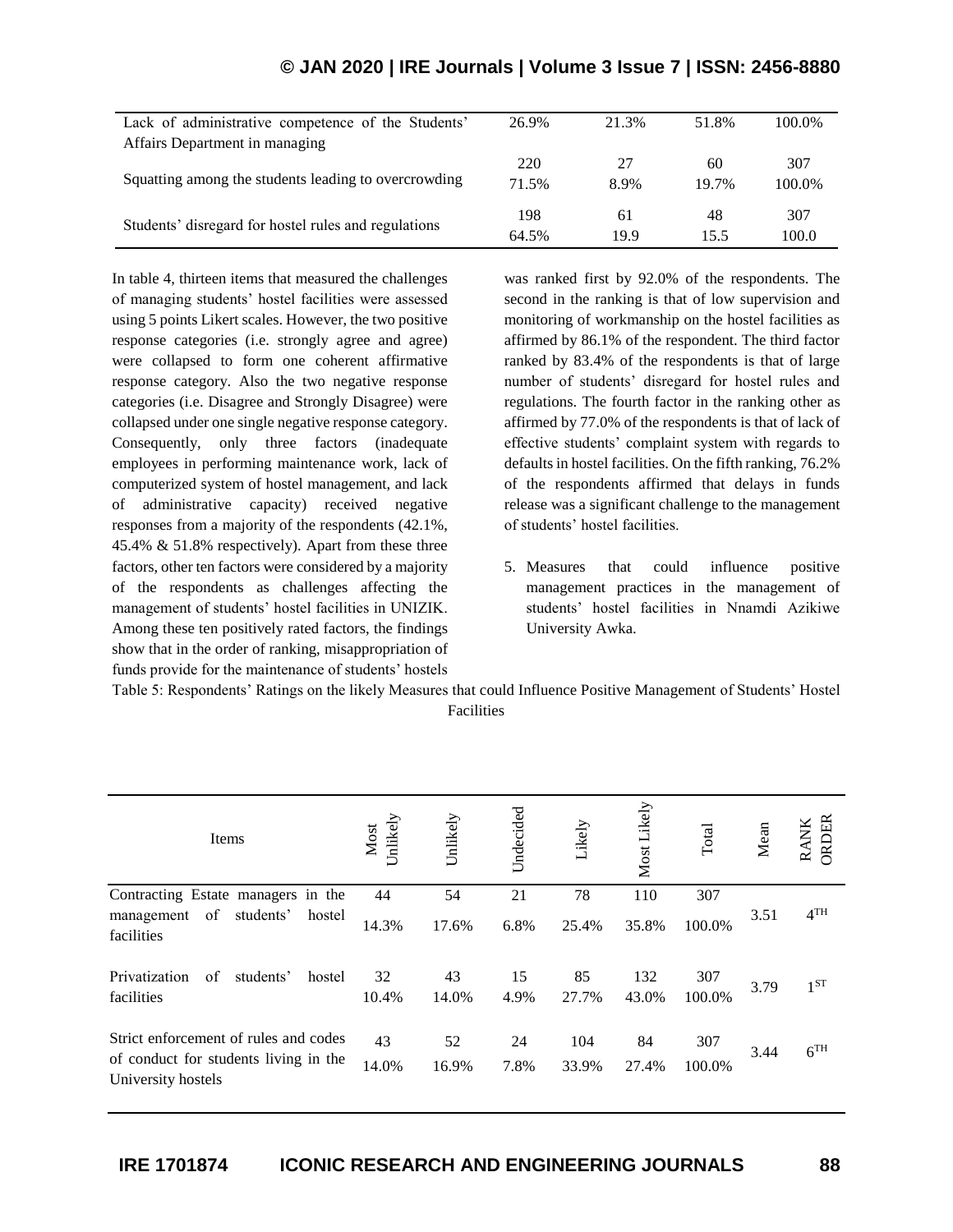| Release of funds for maintenance<br>works on the students' hostel facilities                            | 37<br>$12.1\%$ | 56<br>18.2% | 19<br>6.2%  | 87<br>28.3% | 108<br>35.2% | 307<br>100.0% | 3.56 | $2^{ND}$        |
|---------------------------------------------------------------------------------------------------------|----------------|-------------|-------------|-------------|--------------|---------------|------|-----------------|
| Total restructuring of the students'<br>hostel management                                               | 35<br>11.4%    | 60<br>19.5% | 32<br>10.4% | 77<br>25.1% | 103<br>33.6% | 307<br>100.0% | 3.50 | 5 <sup>TH</sup> |
| Training of the students'<br>hostel<br>management staff on the current<br>trends in facility management | 38<br>12.4%    | 55<br>17.9% | 17<br>5.5%  | 94<br>30.6% | 103<br>33.6% | 38<br>12.4%   | 3.55 | 3 <sup>RD</sup> |

**© JAN 2020 | IRE Journals | Volume 3 Issue 7 | ISSN: 2456-8880**

Table 5 contains the analysis on the views of the respondents with regards to the likely measures that could be employed to improve the management of students' hostel facilities in Nnamdi Azikiwe University Awka. Consequently, the result shows that the respondents were affirmative in all the given item. This implies that they rated all the items as most like/likely to improve the management of students' hostels. However, using the rand order statistics, the most important variables were determined. Thus, the first item in the rank with a mean score of 3.79 is that of privatisation of students' hostel facilities. The second ranked item with a mean score of 3.56 is that of release of funds for maintenance works on the students' hostel facilities. The third likely measure to improve the management of students' hostel facilities with a mean score of 3.55 is training of the students'

hostel management staff on the current trends in facility management. Contracting of estate managers in the management of students' hostel facilities was ranked fourth with mean score 3.51. Also, the fifth variable in the rank order with a mean score of 3.50 is that of total restructuring of the students' hostel management; while the last in the rank order with a mean score of 3.44 is that of strict enforcement of rules and codes of conduct for students living in the University hostels.

## 6. TEST OF HYPOTHESES

 $HO<sub>1</sub>$ : There is no significant difference in the mean ratings of students and hostel management with regards to the prevailing conditions of students' hostel facilities in Nnamdi Azikiwe University Awka.

Table 6: Summary of Mann-Whitney U test of statistical difference in Students and Hostel Management Ratings on the Prevailing Conditions of Students' Hostel Facilities

| Respondents' category    |     | Mean Rank | Sum of Ranks | Mann-Whitney | Sig. |
|--------------------------|-----|-----------|--------------|--------------|------|
| Student                  | 246 | 159.89    | 39332.50     | 6054.500     | .015 |
| <b>Hostel Management</b> | 61  | 130.25    | 7945.50      |              |      |
| Total                    | 307 |           |              |              |      |

Mann-Whitney U test was run to test if there was a statistically significant difference in the opinion of students and hostel management staff with regards to the prevailing conditions of students' hostel facilities in Nnamdi Azikiwe University Awka. The result of the test shows a statistically significant evidence to reject the stated hypothesis,  $(U = 110, p = .015)$ , with the students showing a more negative ratings (*M* = 159.89) on the prevailing conditions of the students' hostel facilities compared to the hostel management staff.

HO2: There is no significant difference on the mean ratings of hostel management and students with regards to the identified factors as challenges of managing students' hostel facilities in Nnamdi Azikiwe University Awka.

Table 7: Summary of Statistical Difference on the Views of Students and Hostel Management with Regards to the Identified Factors as Challenges of Managing Students' Hostel Facilities.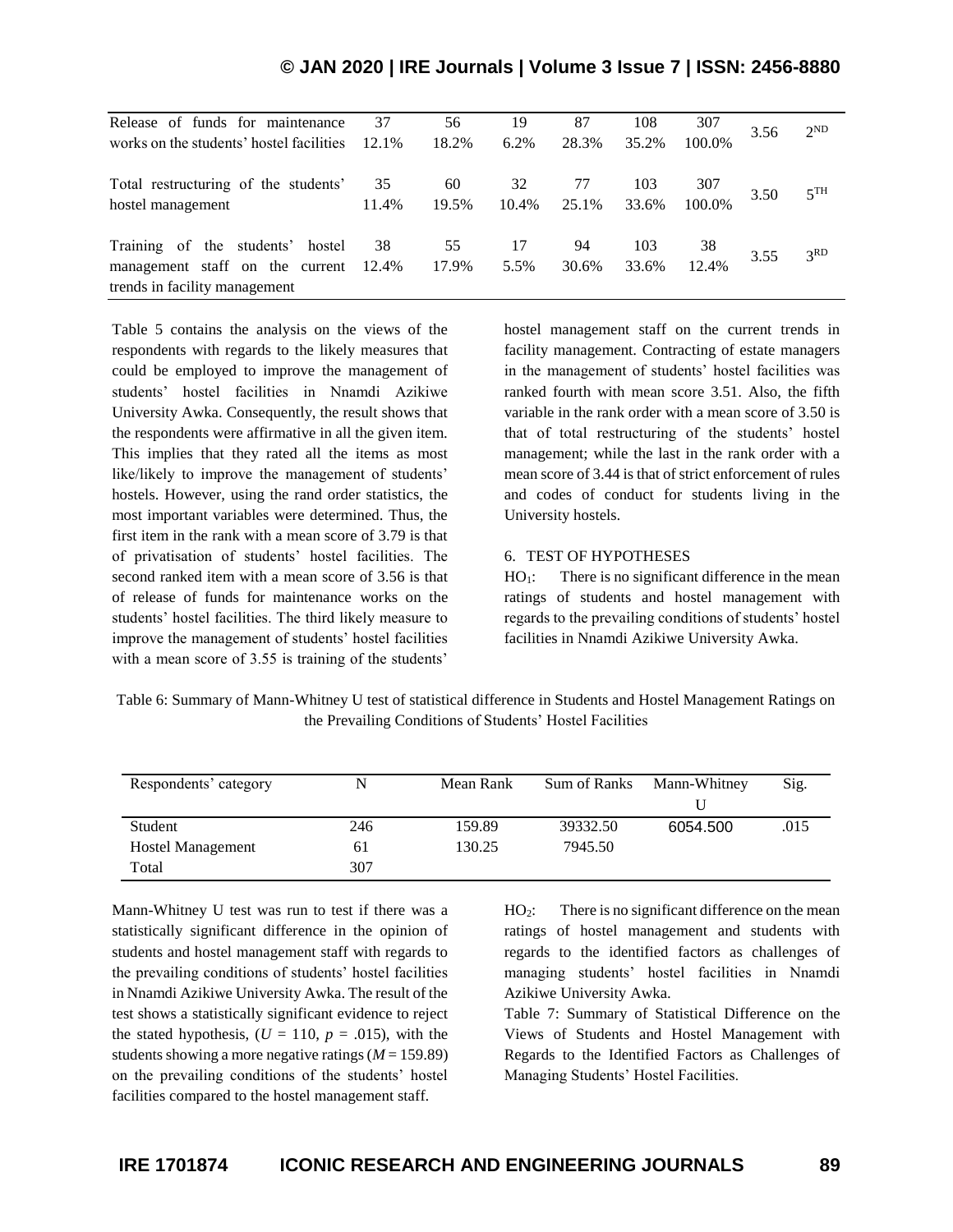| Respondents' Categories        |     | Mean  | SГ   |     |      | Sig |
|--------------------------------|-----|-------|------|-----|------|-----|
| Student                        | 246 | 21.98 | 4.2. | 305 | .091 | 763 |
| <b>Hostel Management Staff</b> |     | 18.79 | 4.10 |     |      |     |

Levene's t-test was run to determine if there is a significant difference in the views of students and hostel management staff with regards to the identified factors as challenges of managing students' hostel facilities. The test shows a statistically significant evidence to accept the stated null hypothesis. In other words, the tests indicates that there is no statistically significant difference in the view of students  $(M =$ 21.98,  $SD = 4.21$ ) and hostel management staff ( $M =$ 18.79,  $SD = 4.10$ ) with regards to the identified factors as challenges to managing students' hostel facilities in Nnamdi Azikiwe University Awka, *t* (305) = .091, *p* = .763. This implies that the respondents generally had the view that the identified factors were major challenges to the management of students' hostel facilities.

## VII. DISCUSSION OF RESULTS

This study examined the challenges in the managing students' hostel facilities in Nnamdi Azikiwe University Awka, Anambra State. The study focused on four research questions which were answered using the analysis of data obtained through questionnaire administration. Findings of the study indicated that the condition of students' hostel facilities in Nnamdi Azikiwe University Awka was rated as very poor by a majority of the respondents. However, the test of hypothesis in this regard showed that there was a statistically significant difference in the opinion of the students and the hostel managers with regards to the conditions of the hostel facilities – with the hostel managers having more positive ratings on the hostel facilities compared to the students ( $U = 110$ ,  $p = .015$ ). This finding is in line with previous studies like Oduauda and Yahaya (2019), Bichi et al. (2018), Akinpelu (2015) and Aluko (2011) which documented that students' hostel facilities were in a very poor condition. Again in the study examining the satisfaction of students with the students' hostel facilities, Ajayi et al. (2015) reported that the respondents were dissatisfied with the facilities available in the students' hostels.

The second objective of this study was to examine the management practices with regards to the management of students' hostel facilities in Nnamdi Azikiwe University Awka. It was found that cumulatively, the respondents rated the management practices for students' hostel facilities very low. This implies that the practices for management of students' hostel facilities in Nnamdi Azikiwe University Awka were not properly carried out in the areas of periodic repainting of hostel buildings, frequent clearing of bushes and grasses, immediate repair of damaged bathrooms and toilets and constant monitoring of students' movement. However, it was found that the hostel management practice was effectively carried out in the areas of hostel cleaners being very frequent and hostel managers being present to take students' complaints.

The third specific objective of this study was to identify the challenges affecting the management of students' hostel facilities in Nnamdi Azikiwe University Awka. The result of the study indicated that a variety of factors were challenges in the management of students' hostel facilities. Specifically, the five major factors found include: misappropriation of funds provided for the maintenance of students' hostel facilities, low supervision and monitoring of workmanship on the hostel facilities, students' disregard for hostel rules and regulations, lack of effective students' complaint system about deficient facilities and delays in the release of funds. The test of hypothesis to this effect shows that the respondents did not differ on their opinions about the challenges affecting the management of students' hostel facilities in Nnamdi Azikiwe University Awka, *t*(305) = .091, *p* = .763. These findings are in line with other previous research findings. For instance, Simpeh (2018) who found that these factors were also prevailing challenges affecting the management of students' hostel facilities in Ghana. Again, Wanie et al. (2017) also found in their study that violation of hostel rules and regulations was among the major factors affecting the management of student's hostel facilities in Cameroon. Agboke (2014) also found in their study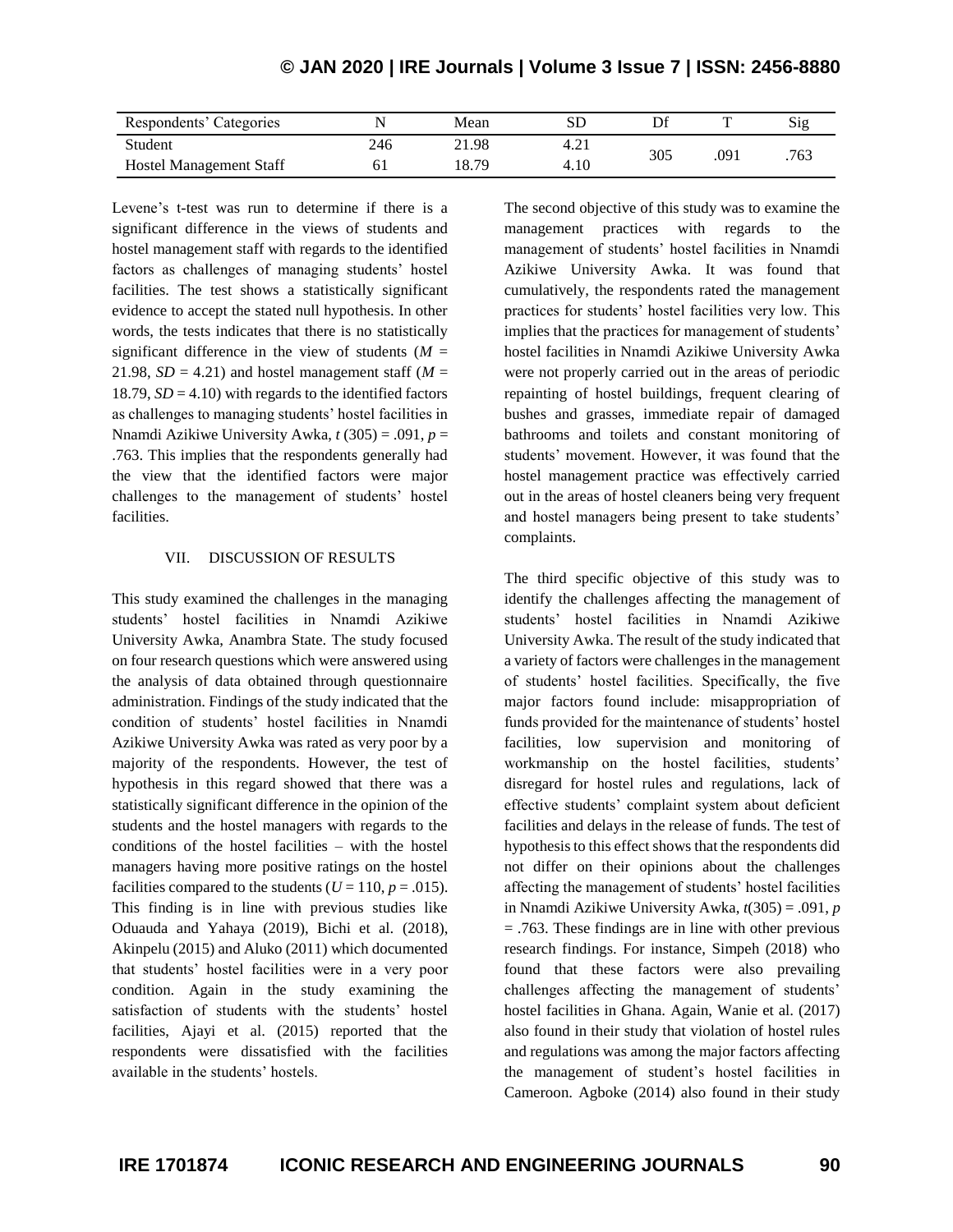# **© JAN 2020 | IRE Journals | Volume 3 Issue 7 | ISSN: 2456-8880**

that mismanagement of funds was a critical factor affecting the management of students' hostel facilities.

Finally, the study sought to identify measures that could be applied to improve the management practices for students' hostel facilities in Nnamdi Azikiwe University Awka. The result indicated that all the items given were positively rated by the respondents, implying that all the items are possible measures that could improve the management practices on students' hostel facilities in Nnamdi Azikiwe University Awka. However, the rank order statistics showed that measures including: privatisation of students' hostel facilities, release of funds for maintenance works on the students' hostel facilities, and training of students' hostel management staff on the current trends in facility management, were among the three ranked measures among others. These findings were in congruence with studies conducted in other locations such as Sharma (2012) who recommended privatization of students' hostel facilities.

## VIII. FINDINGS, CONCLUSION AND RECOMMENDATIONS

It was found in this study that the conditions of students' hostel facilities in Nnamdi Azikiwe University Awka are deteriorating, as some of the major facilities needed by the students in their hostels such as toilets, recreational facilities, waste disposal system, common room/TV room etc, are not effectively managed. However, not all the facilities in the hostel are actually in bad condition. These include facilities such as bathrooms, water supply system, cafeteria, and wardrobe and security system. In general, the proportion of respondents who rated the conditions of the students' hostel facilities as being very poor/poor was quite greater than those who rated the facilities as being very good/good, which is an implication that much maintenance works need to be done in the facilities.

The management practices regarding students' hostel facilities was not effectively done in some areas including periodic repainting of hostel buildings, frequent clearing of bushes and grasses, immediate repair of damaged bathroom and toilet facilities and constant monitoring of students' movements.

Also, notable challenges affected the management of students' hostel facilities including: misappropriation of funds provided for the maintenance of students' hostel facilities, low supervision and monitoring of workmanship on the hostel facilities, students' disregard for hostel rules and regulations, lack of effective students' complaint system about deficient facilities and delays in the release of funds, among others.

This work concluded that most of the students' hostel facilities are in bad conditions due to poor management system occasioned by various factors observed in this study but recommends that the challenges and inconsistencies observed in the management of students' hostel facilities could be addressed through some measures including:

Privatisation of students' hostel facilities, release of funds for maintenance works on the students' hostel facilities, and training of students' hostel management staff on the current trends in facility management, among others. It noted also that there is a need for the University management to engage professional bodies like estate managers who would advise the students' hostel managers on appropriate methods to manage the hostel facilities. This could be done on a periodic contract basis, with signed and documented contract agreement, so as to ensure no bridge of contract.

In addition, there is also the need to train the students' hostel managers on the current global practices on hostel management. This will ensure that they are well-equipped and knowledgeable of the required skills in managing students' hostels.

Enforcement of stricter rules and regulations guiding the students on how to use the hostel facilities, so as to ensure that the available facilities are maintained over longer periods of time.

## IX. REFERENCES

[1] Adenuga, O. A., Olufowobi, V., & Raheem A.A. (2010). Effective maintenance policy as a tool for sustaining housing stock in downturn economy. Journal of Building Performance, 1(1), 93–109.